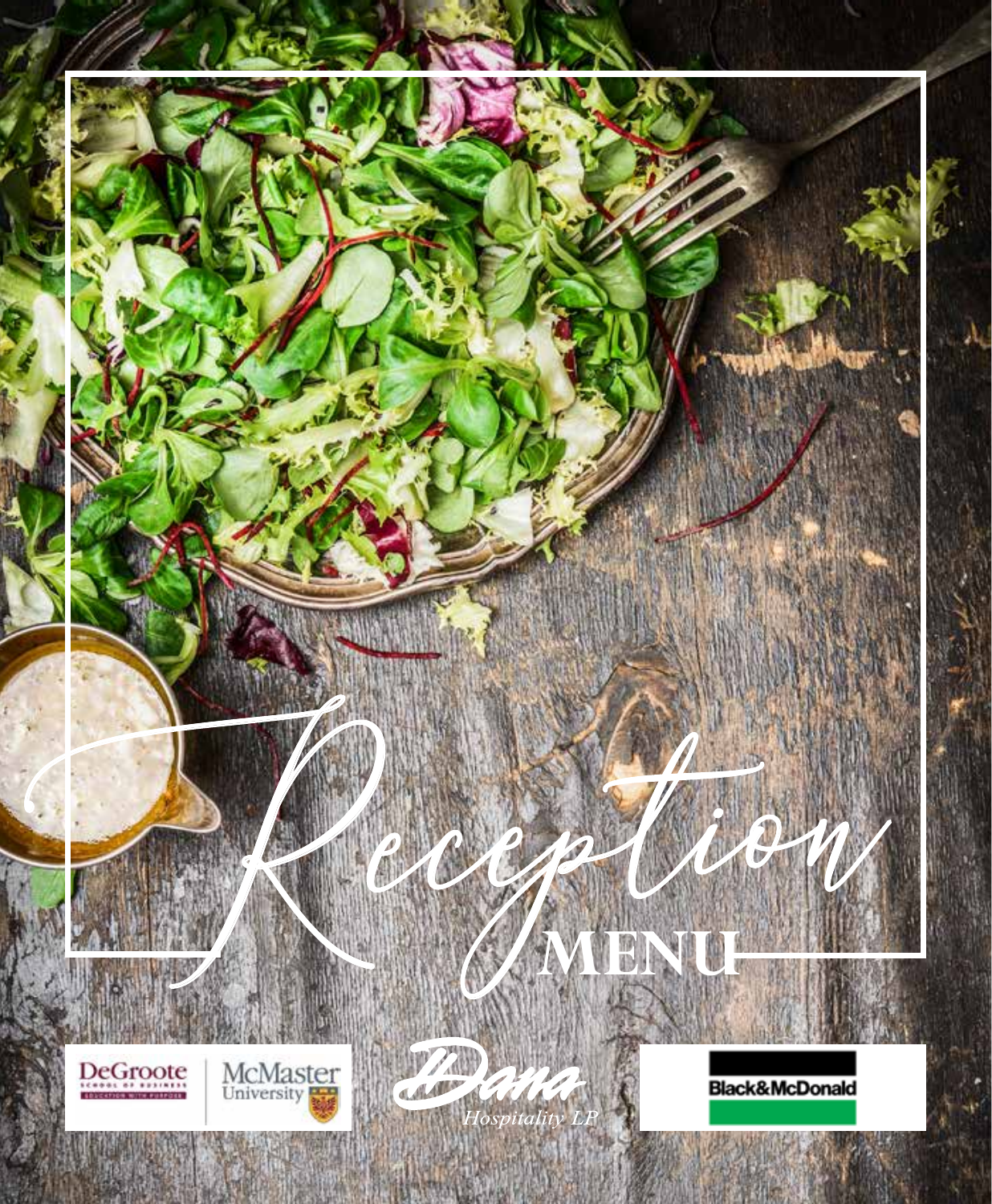Catering Safety Protocols

**We have implemented additional safety protocols to our already high standards in food handling to ensure the safety of our team and customers. These include the following:**

All food preparation is prepared in a kitchen that complies with local public health standards. All staff wear a face mask when at work.

- Each day our staff and anyone visiting our kitchens undergo a temperature check and answer three (3) COVID pre-screening questions about their health and travel activities.
- All employees receive mandatory COVID training.
- All kitchen and service staff have completed the TrainCan Basics food safety training program.
- All Supervisors have completed TrainCan Advanced food safety training.
- Daily health safety meetings and reminders with our team to share new information as it becomes available and ensuring all staff are educated in evolving precautionary measures.
- Enhanced cleaning protocols, with additional focus on high traffic and high contact areas.
- Enhanced equipment cleaning and sanitization protocols.
- Our catering delivery staff sanitize their hands before and after each delivery.
- We now serve individually packaged meals, cutlery and condiments to minimize cross contamination.
- Catering Service is done in a one-way movement through service, and where possible, limit one visit at the catering food station (lunch boxes, and beverage and dessert) to avoid frequency of movement, contact and social distancing.
- For catering events where our staff are required to attend, our staff will be the only ones handling utensils and will serve food to guests, as requested.
- If two catering services are requested, staff will clean and disinfect all service tables and service items between each services.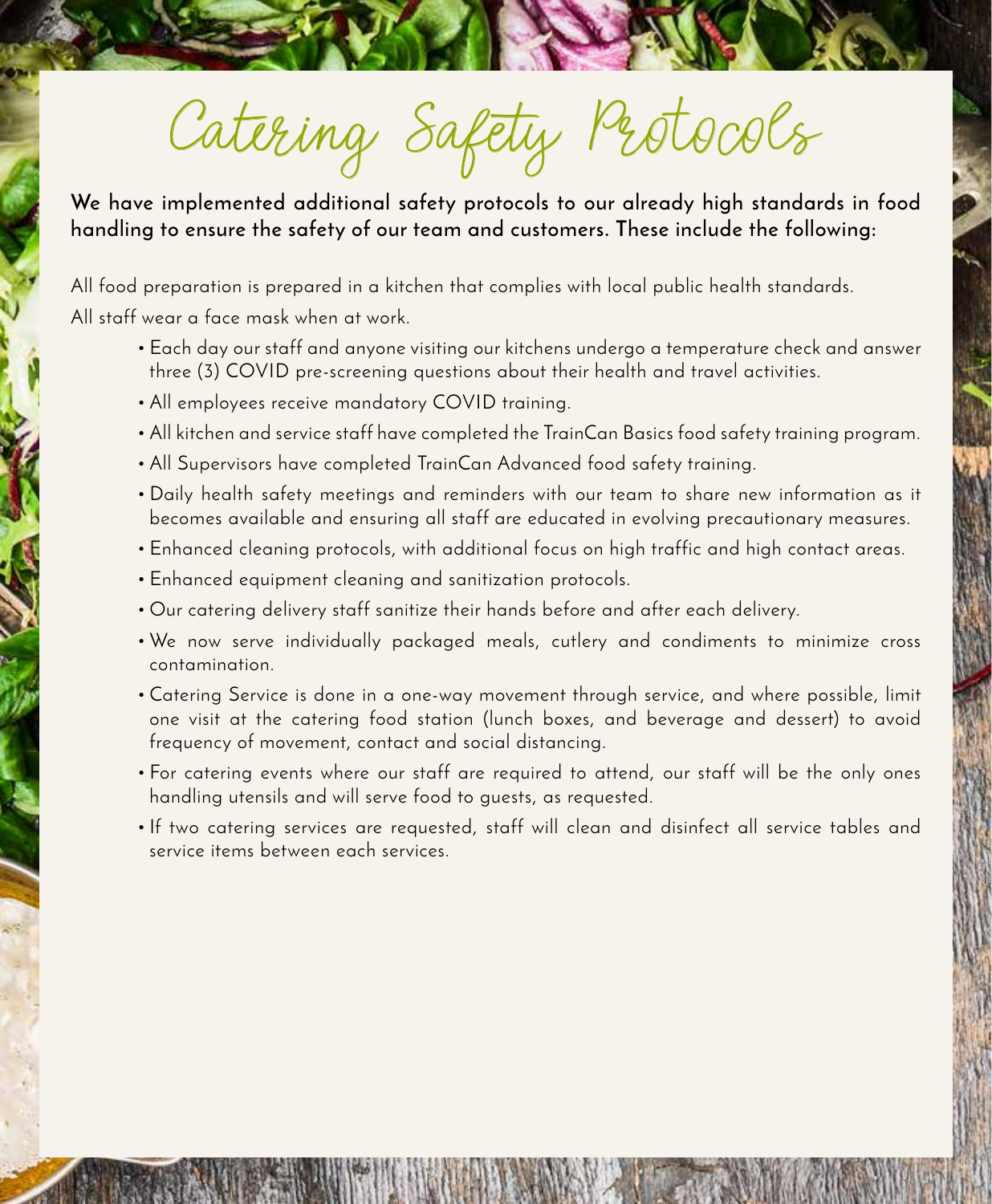Display Tables Please inquire for service details.

### MEDITERRANEAN ANTIPASTI / \$12 PP

Hummus, Artichoke Dip, Spinach and Feta Spanakopita, and Roasted Eggplant Babba Ganoush Lavishly Displayed with Olives, Citrus Marinated Feta Cheese, Tomatoes and Cucumbers - Served with Dill Tzatziki Sauce and Cumin Scented and Grilled Pita Bread.

### BAJA TACO BAR / \$12 PP

Chipotle lime marinated shrimp, Halal Chicken or grilled vegetables, warm flour and corn tortillas, a selection of salsas, cheeses, crisp vegetable garnishes and cremas.

### ASIAN STATION / \$14 PP

- Chicken Satay Spring rolls
- Pan-fried Dumplings Chow mien noodles

• Dim Sum: Chicken pot sticker, Vegetarian, Pork & Shrimp Siu Mai

### INDIAN FEAST / \$16 PP

Curried Lentil and Chick peas with Scallions, Garlic Ginger and Coriander, Rich butter chicken and Pan Fried Paneer Cheese Triangles and Cumin Scented and Grilled Naan Bread

### GREEK STATION / \$14 PP

- Chicken, Vegetable and Pork skewers
- Greek-style Rice
- Veggies and pita bread with a variety of dips (humus, babaganoush)
- Tzatziki Sauce

### **MIX AND MATCH STATIONS**

**Choose any two display table stations for just \$18.50 per person. Choose any three display table stations for just \$21.50 per person. Add the perfect finish to your event with a full service dessert table for an additional \$7 per person (10 person minimum order per station)**

### CHEF PREPARED CARVING STATION FOR "BUILD YOUR OWN" SLIDERS / \$14 PP

"Build Your Own" Beef Tenderloin Sandwiches Featuring Espresso Rubbed and Grilled Tenderloin and Herb Marinated Pork Tenderloin Served with: Horseradish Sour cream Sauce, Local Bleu Cheese, Grilled Onions, and Steak Sauces Served with Little Brioche Slider Buns

# JAMBALAYA STATION / \$14 PP

Chicken Jambalaya, Shrimp Jambalaya and Sausage Jambalaya. Created with Bell Peppers, Onions, Garlic, Green Beans, Sweet Peas, and Roasted Garlic.

# IT'S PIZZA NIGHT / \$14 EA

Mix and match from the classics, Hawaiian, pepperoni, Meat Lovers, Canadian Deluxe or Vegetarian

### POUTINE BAR / \$12 PP

Crisp fries, in house gravy, Ontario Cheese Curds with Bacon, Italian meatballs, Pulled Pork, Butter Halal Chicken or Roasted Meaty Portobello mushroom to garnish

# SWEET INDULGENCE / \$11 PP

A selection of mini desserts guaranteed to be the perfect finish to a great experience

### **OUR CHEF CAN ALSO CUSTOMIZE THE PERFECT STATION FOR YOU**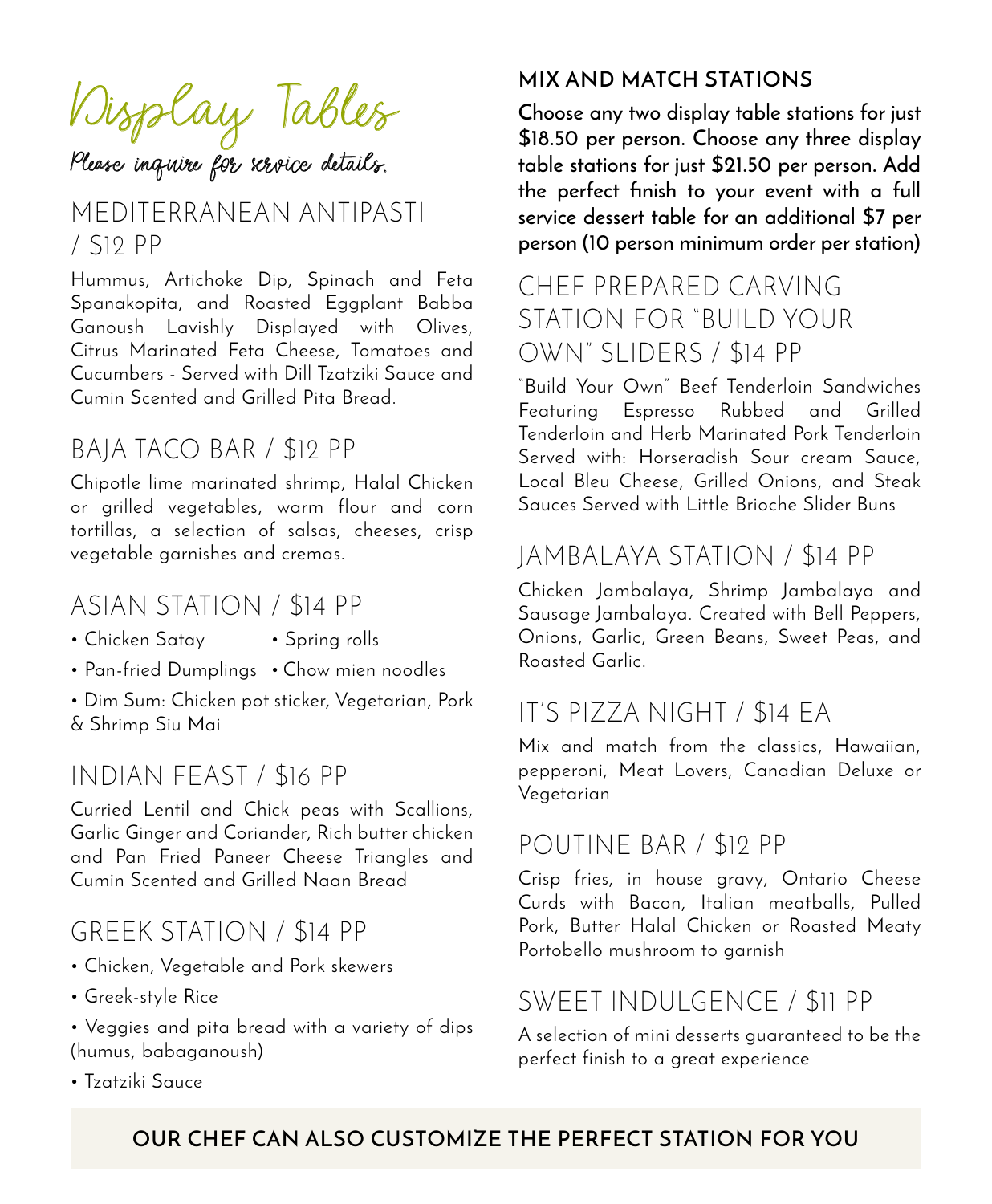# Full Service Appetizer Selection

Please inquire for service details.

MINIMUM ORDER OF 3 DOZEN PER ITEM \$20 PER DOZEN (WE USE ONLY LOCAL HALAL CHICKEN)

- Mini grilled cheese with Applewood cheddar and smoked bacon
- Thai Chicken Satay
- Vegetarian Pot Sticker
- Caramelized Onion and Asiago Tartlet
- Mini Jerk Chicken Wellington
- Roasted Sweet Peppers, Grilled Tomato & Feta Tart
- Tomato, Basil, Artichoke, Bocconcini & Pesto skewers
- Morrocan Grilled Chicken Kebabs
- Mini Chicken empanadas
- Mushroom & Brie Tartlets
- Vegetable Spring rolls with a Thai Chili Dipping Sauce

## MINIMUM ORDER OF 3 DOZEN PER ITEM \$24 PER DOZEN

- Seared Sea Scallops with a pea shoot emulsion
- Smoked salmon crepe Roll-ups
- Beef Tenderloin Crostini
- Creole Crab Cakes w/ Lemon Aioli
- Zucchini Corn Fritters w/ Chipotle Crema
- Shrimp Tostones Latin spiced shrimp on crisp plantain chips with avocado
- Caesar Shrimp marinated in spicy bean clamato
- Assorted California Rolls

# From The Bar

DOMESTIC BEERS / \$6 Molson Canadian, Moosehead Lager, Coors Light.

# HOUSE WINES / \$6 GLASS

Peller Estates Family Series Cabernet Merlot VQA, Peller Estates Family, Series Chardonnay, VQA

# SPECIAL OCCASION PERMIT FEE / \$35

**All bar service subject to a 15% service charge**

**All bar services require a bartender at \$30 per hour at a 5 hour minimum**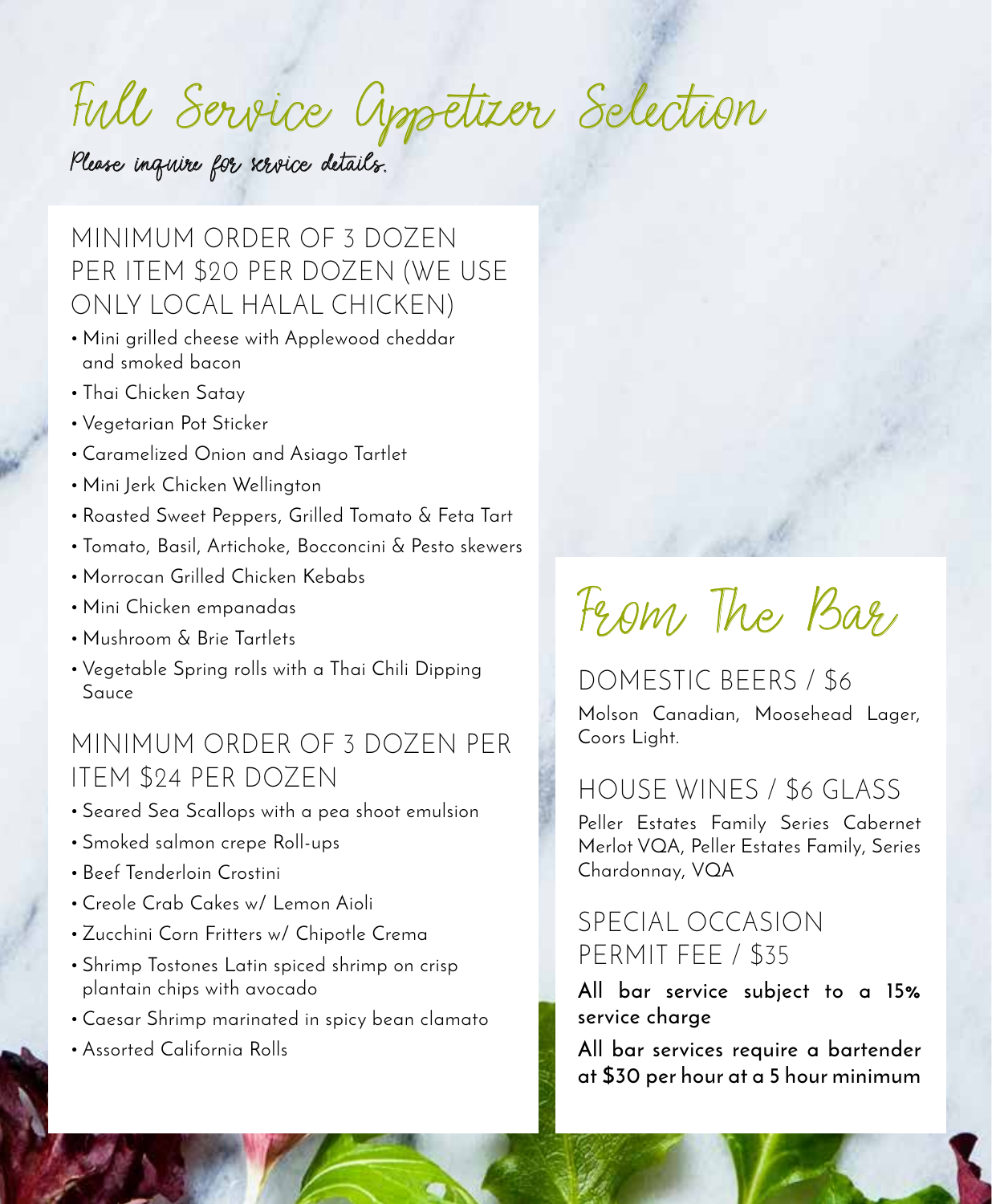# Individual Fresh Platters

All Fresh Platters are individually wrapped and or packaged.

### ANTIPASTO / \$10 PP

Grilled peppers, selection of olives, prosciutto, salami, ham, selection of cheeses served with flatbreads.

### CHEESE DISPLAY WITH CRACKERS / \$7.50 PP

A generous mix of popular and local cheese like cheddar, brie, blue and Havarti and delicate crackers. Garnished with seasonal fruit.

### FRESH FRUIT & BERRY TRAY / \$4.40 PP

An arrangement of fresh sliced seasonal fruit including cantaloupe, honeydew, pineapple, watermelon, grapes and strawberries.

### FRESH CUT VEGETABLE CRUDITÉS WITH DIPS / \$5 PP

A variety of crisp fresh veggies for dipping including carrot & celery sticks, broccoli & cauliflower flowerets, cucumber, sweet bell peppers and zucchini. Served with our famous dip.

# GRILLED VEGETABLE / \$8 PP

Fennel, peppers, mushrooms, eggplant, zucchini, asparagus, red onions with balsamic glaze and shaved Parmesan.

### MEDITERRANEAN TRIO / \$7 PP

Flatbreads and pita served with roasted red pepper hummus, olive tapenade, with spinach and Artichoke dip.

### THE CLASSIC DISPLAY TABLE / \$16 PP

Our Showcase table with Cheese Display, Vegetables Crudités and our Mediterranean Dip Trio with assorted crostini, crackers and flatbreads.

### THE DELUXE DISPLAY TABLE / \$20 PP

Our Showcase table with Cheese Display, Vegetables Crudités, Antipasto, Grilled Vegetables and our Mediterranean Dip Trio with assorted crostini, crackers and flatbreads.